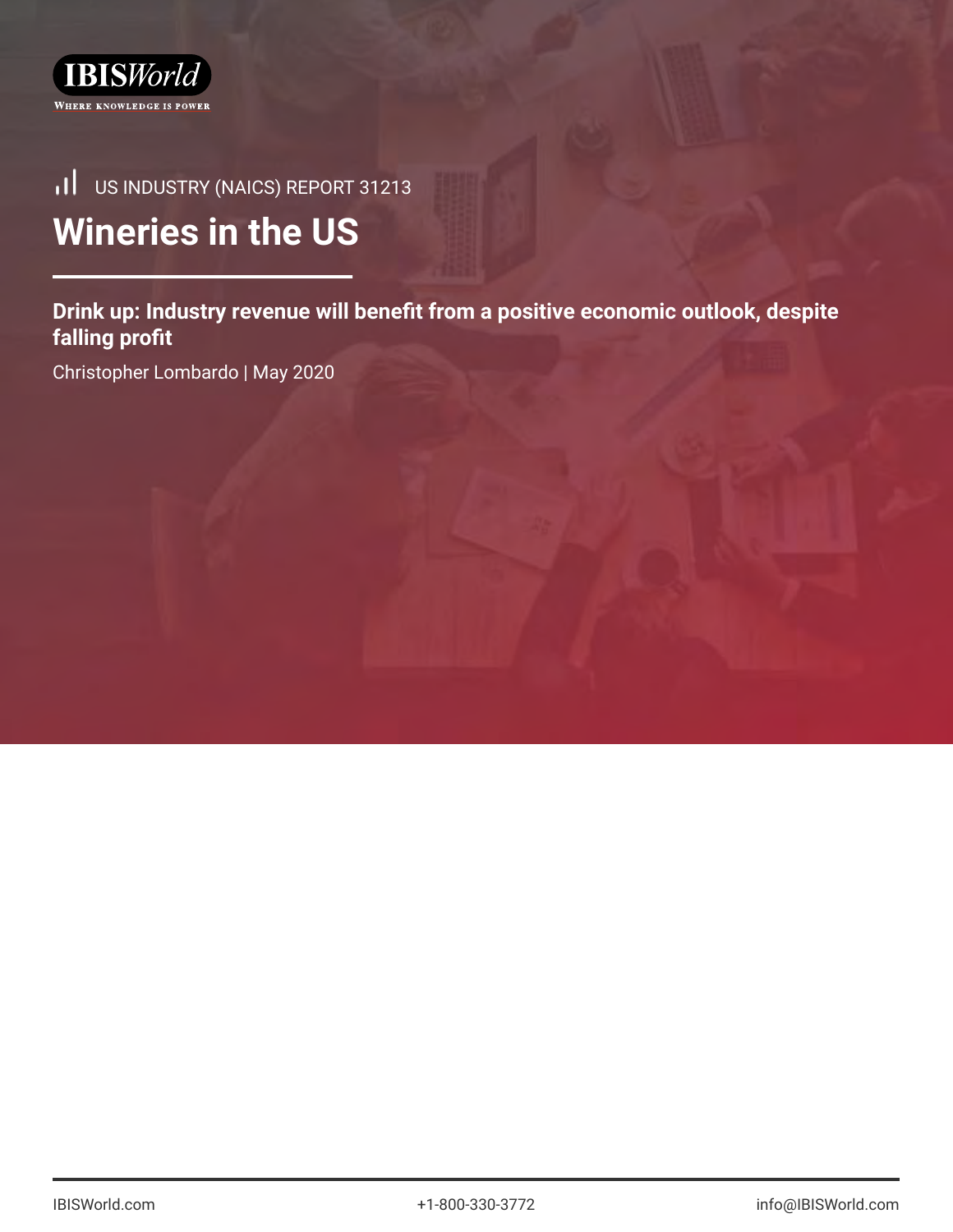# **Contents**

# **About This Industry**

### **Industry at a Glance**

**Industry Performance**  $11$ 

**Industry Outlook** 

**Products and Markets** 

 $21$ 

#### **Competitive Landscape** 32

### **Major Companies**

 $5\phantom{1}$ 

 $\overline{7}$ 

 $17$ 

### **Operating Conditions**

**Key Statistics** 

## **Additional Resources**

40

46

55

57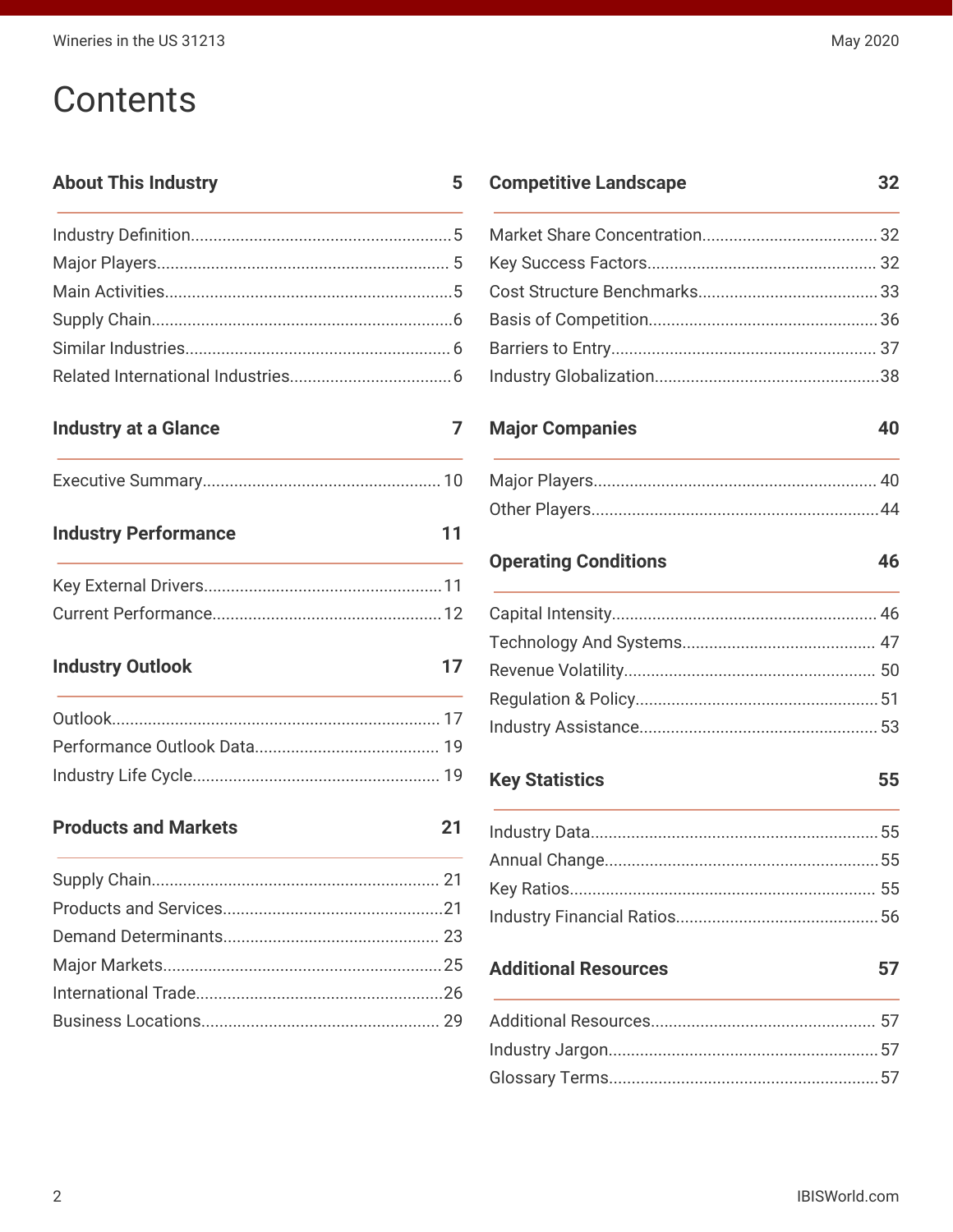# About IBISWorld

IBISWorld specializes in industry research with coverage on thousands of global industries. Our comprehensive data and in-depth analysis help businesses of all types gain quick and actionable insights on industries around the world. Busy professionals can spend less time researching and preparing for meetings, and more time focused on making strategic business decisions that benefit you,your company and your clients. We offer research on industries in the US, Canada, Australia, New Zealand, Germany, the UK, Ireland, China and Mexico, as well as industries that are truly global in nature.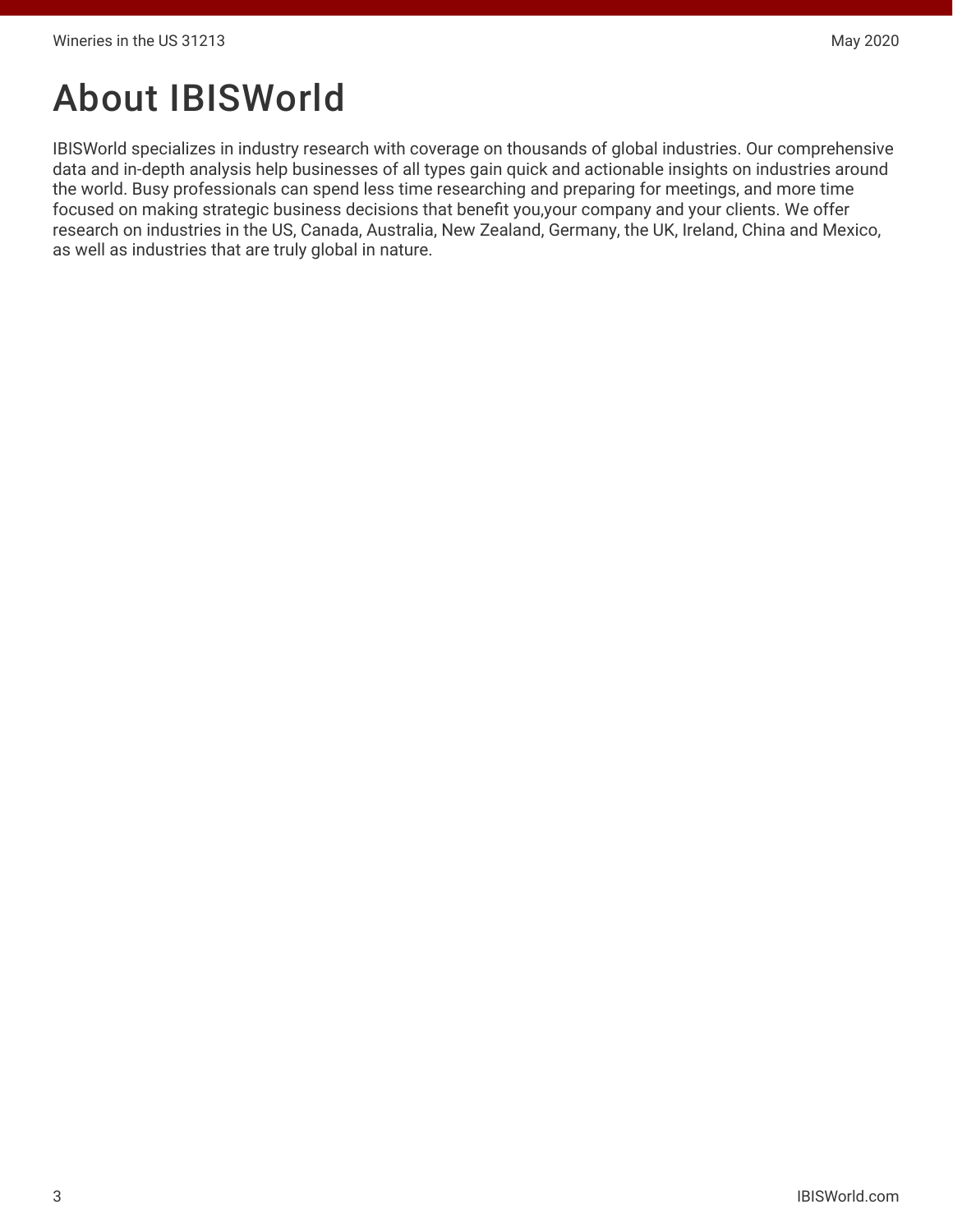# Covid-19

# **Coronavirus Impact Update**

IBISWorld's analysts constantly monitor the industry impacts of current events in real-time – here is an update of how this industry is likely to be impacted as a result of the global COVID-19 pandemic:

• Due to the emergence and consequences of COVID-19 (coronavirus), IBISWorld expects demand from restaurants, hotels and other food service industries to decline significantly, as many are forced to temporarily close or limit business activity. For more information, please see the Major Markets section of this report.

• Consumer demand for industry products remains high, despite economic uncertainty. However, operators that specialize in high-end, premium wines are likely to experience the greatest disruption, as consumers opt for budget-friendly brands amid economic uncertainty. For more information, please see the Demand Determinants section of this report.

• Though wine production is expected to continue, on-site events, tasting rooms and other in-person transactions have become limited or banned. As a result, revenue growth is expected to slow significantly in 2020, as many smaller operators, in particular, struggle to reach their end consumers. For more information, please see the Current Performance section of this report.

Note: The content in this report is currently being updated to reflect the trends outlined above.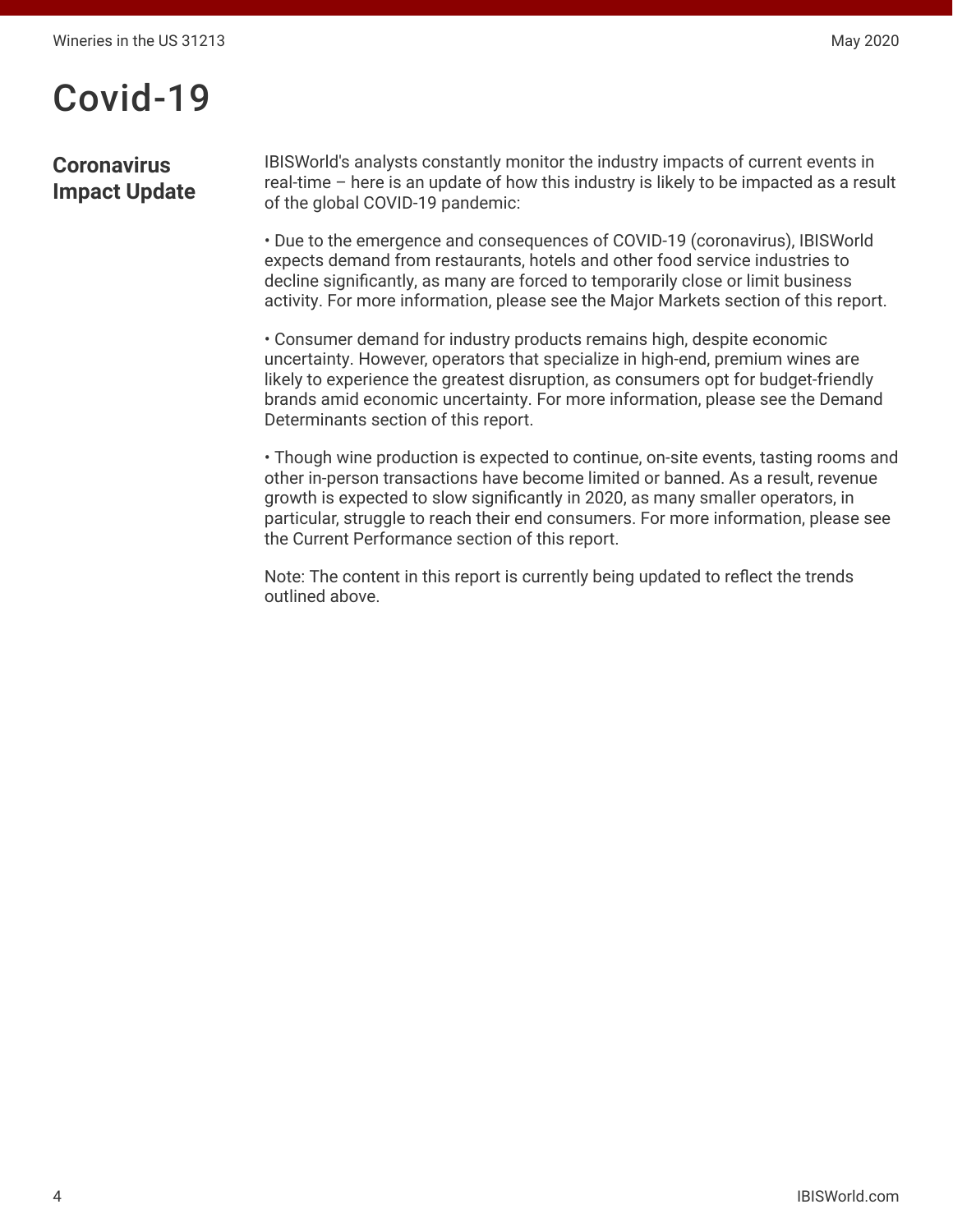# <span id="page-4-0"></span>About This Industry

#### **Industry Definition** The Wineries industry consists of companies engaged in at least one component of the winemaking process. This process includes growing and harvesting grapes, crushing and pressing grapes into unfermented wine and fermenting the wine. The industry also produces wine blends, brandies and wines made from other fruit sources.

| <b>Major Players</b> | E. & J. Gallo Winery      |  |  |  |  |  |
|----------------------|---------------------------|--|--|--|--|--|
|                      | The Wine Group Inc.       |  |  |  |  |  |
|                      | Constellation Brands Inc. |  |  |  |  |  |

#### **Main Activities The primary activities of this industry:**

Growing wine grapes

Blending wines

Bottling wines

Marketing and retailing wines

Manufacturing brandy, vermouth and cider

#### **The major products and services in this industry:**

Chardonnay

Cabernet Sauvignon

Pinot Grigio

Merlot

Pinot Noir

Sauvignon Blanc

Zinfandel, Riesling and other blends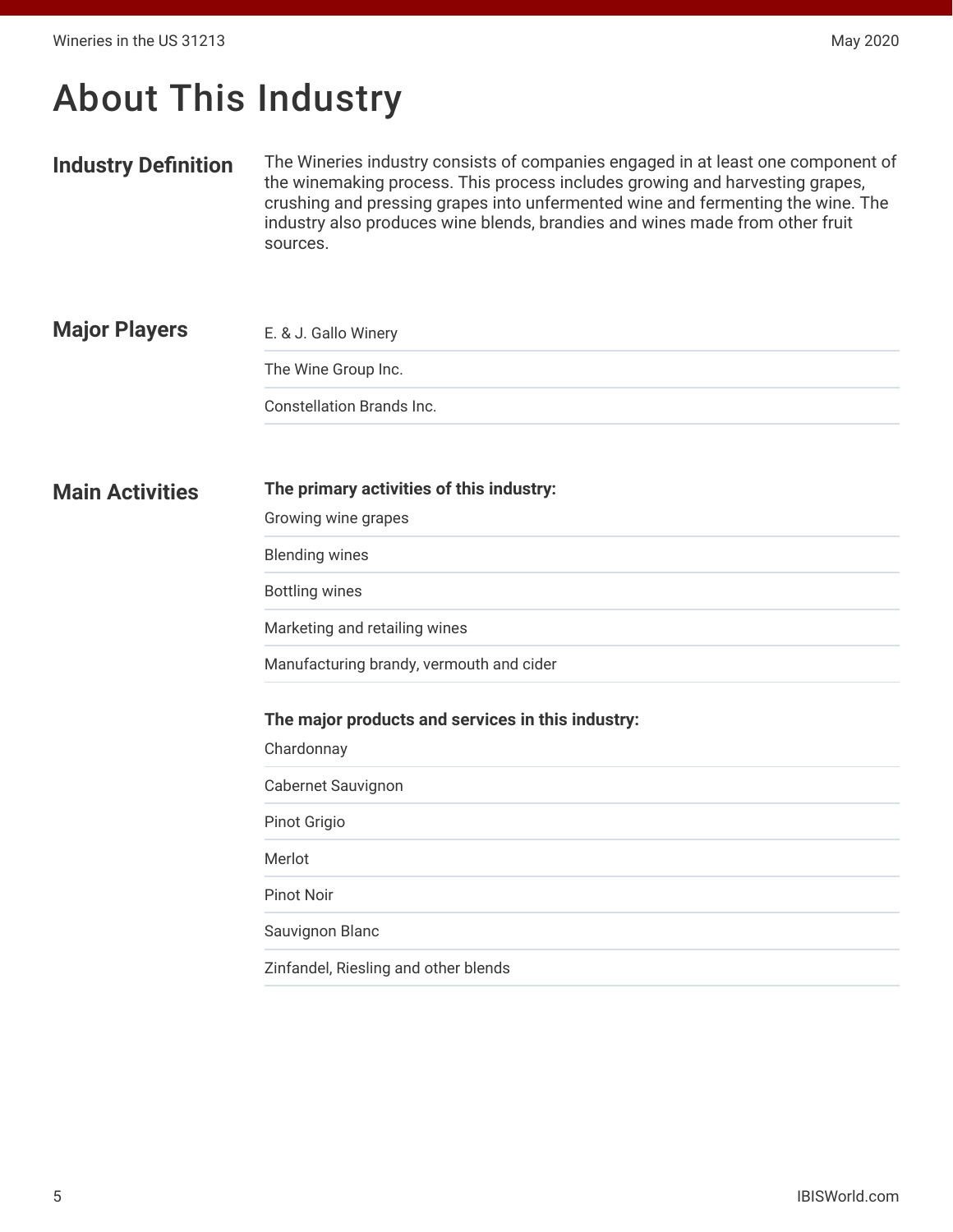# <span id="page-5-0"></span>**Supply Chain**

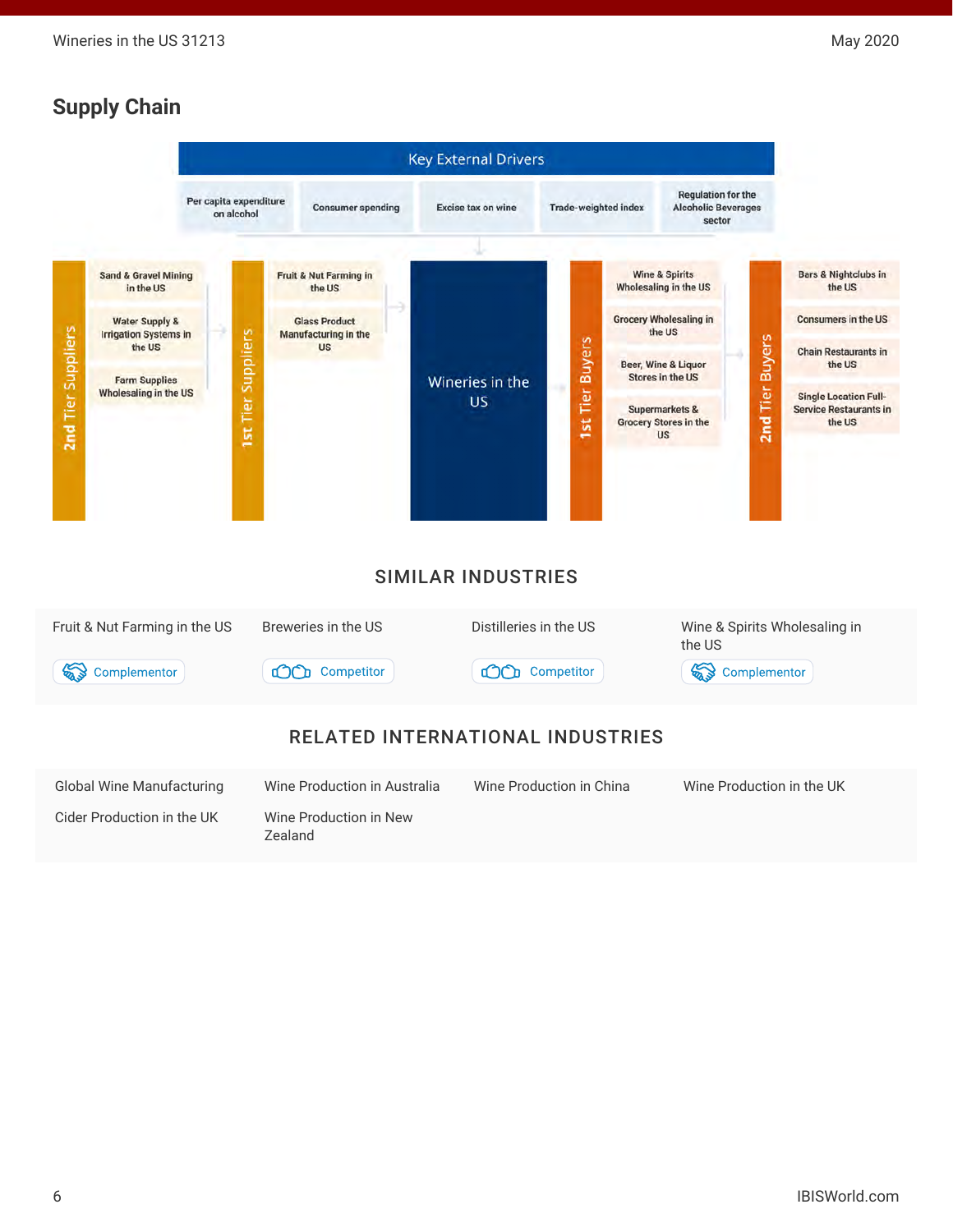# <span id="page-6-0"></span>Industry at a Glance

#### **Key Statistics**



#### **Key External Drivers** % = 2015-2020 Annual Growth

**0.7%** Consumer spending

**1.2%** Trade-weighted index

**N/A** Regulation for the Alcoholic Beverages sector

#### **Industry Structure**



**POSITIVE IMPACT**

Concentration Low

# **MIXED IMPACT**

Life Cycle Mature

Medium

**-8.0%** Excise tax on wine

**2.4%**

Per capita expenditure on alcohol

Technology Change Medium

Globalization Medium

Revenue Volatility Barriers to Entry

Medium



### **NEGATIVE IMPACT**

Capital Intensity High

Industry Assistance Low

Regulation **Heavy** 

Competition High

**2015-2020 2020-2025 2015-2025**

5.0% 3.0%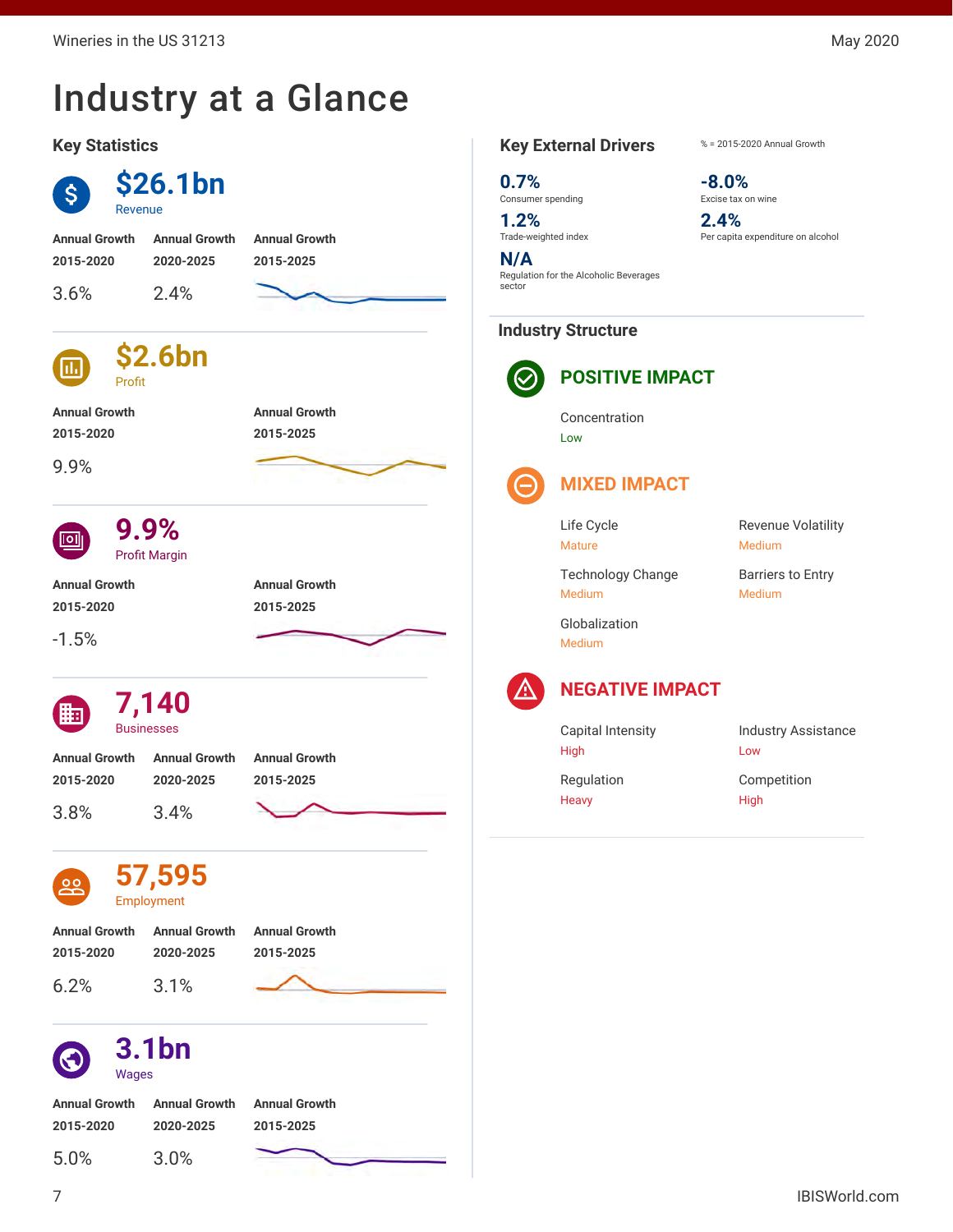#### **Key Trends**

- Competition among existing operators and from imported wines has been fierce
- Operators have benefited from increased consumer spending and a lower excise tax
- Consumer trends toward craft alcoholic beverages has supported the indsutry
- Most economic factors are anticipated to play in the industry's favor through 2024
- Wineries will increasingly seek to grow their market presence and product lines
- Climate change is expected to have an increasingly adverse effect on the industry
- Positive economic conditions and consumer preferences are driving industry growth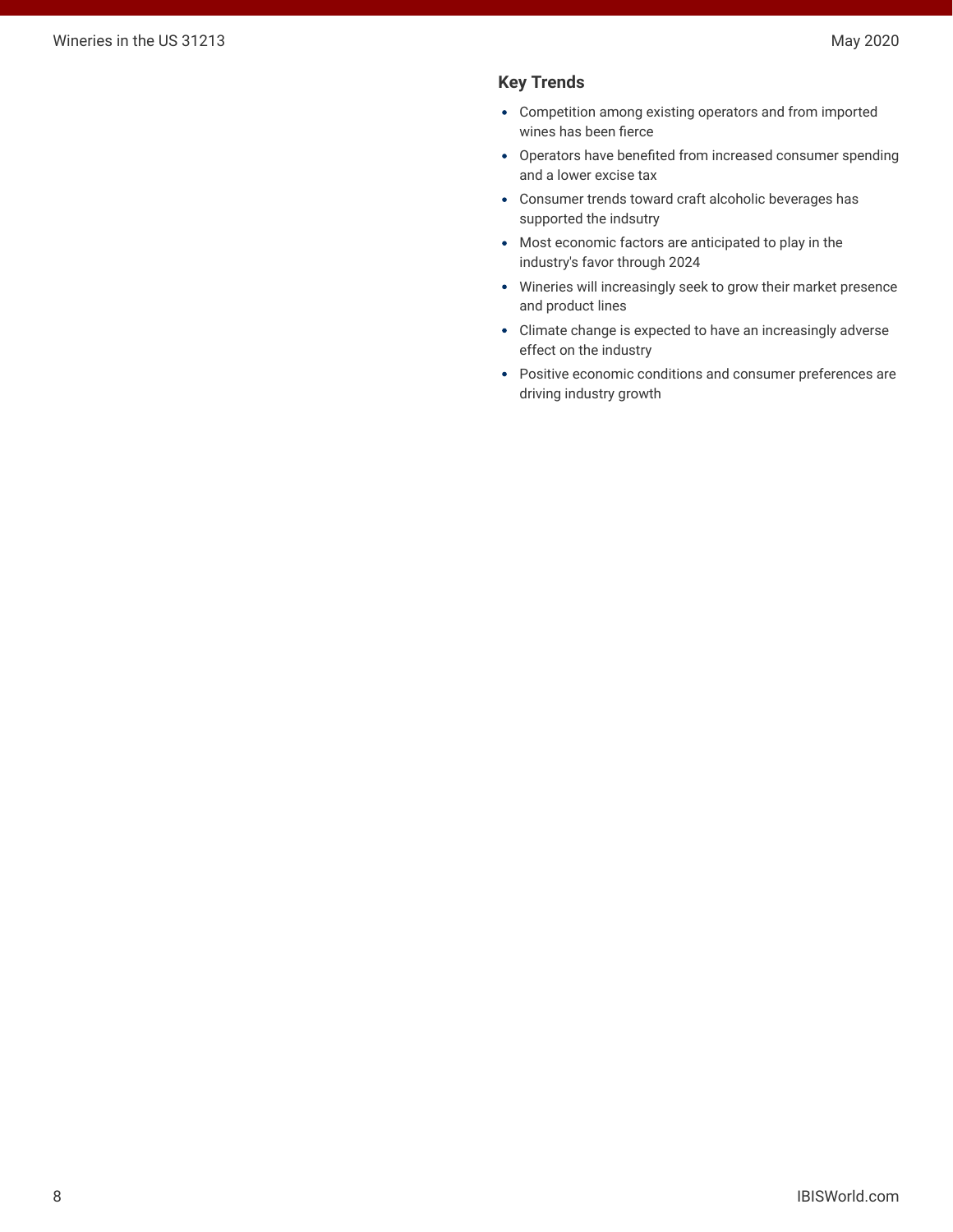Wineries in the US 31213 May 2020

## **Products & Services Segmentation**



19.7% Gallo 9.0% The Wine Group 6.1% Constellation Brands Inc. 65.2% Other

> Wineries Source: IBISWorld

High Revenue Growth (2005-2020) High Revenue Growth (2015-2020) High Revenue Growth (2020-2025) High Performance Drivers Trade-weighted index



# **THREATS**

Low Outlier Growth Consumer spending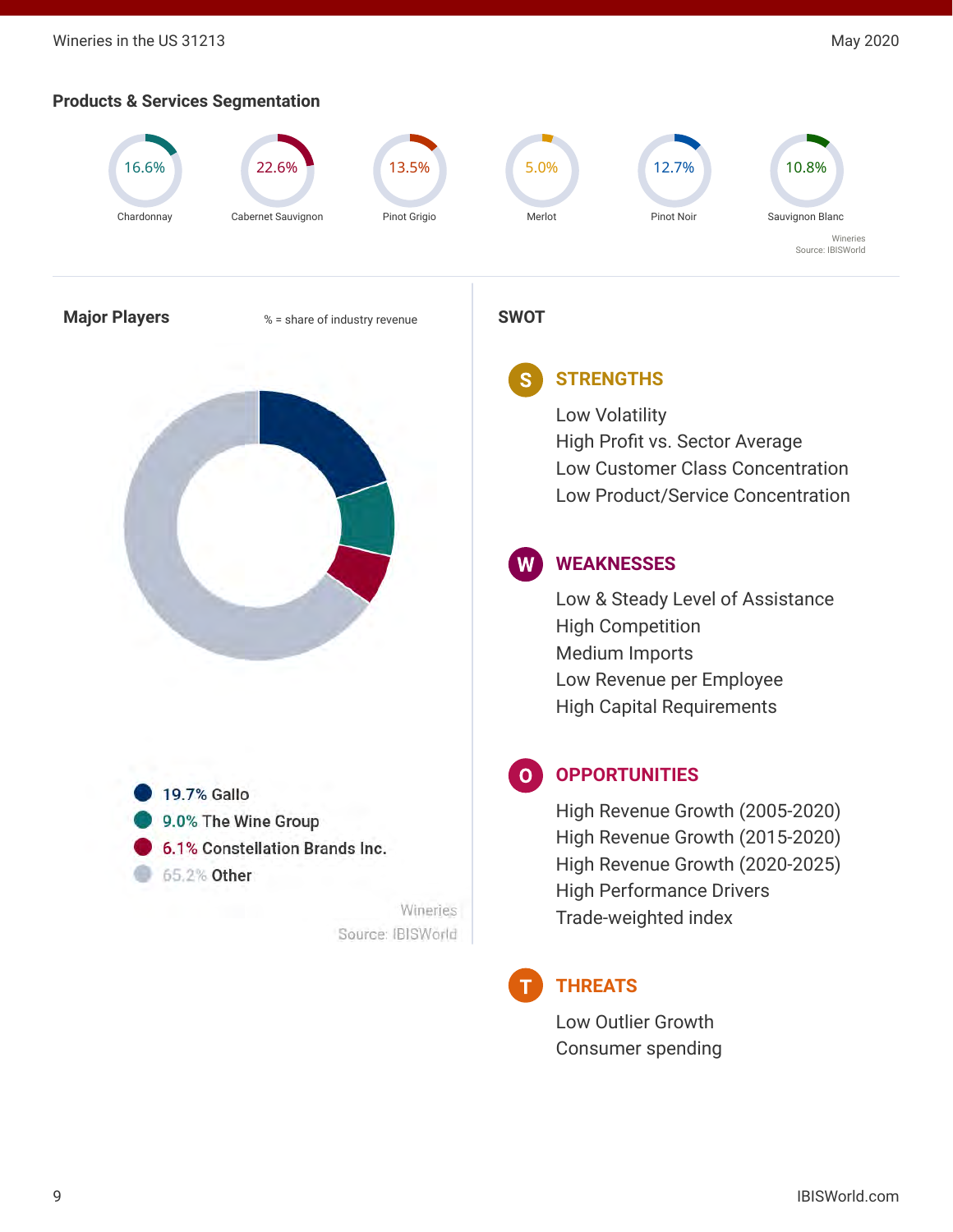# <span id="page-9-0"></span>Operators in the Wineries industry engage in at least one component of the winemaking process.

Over the five years to 2020, the industry has experienced fairly consistent growth. As the United States has become an increasingly prominent producer and exporter of quality wines, the industry has established itself as a key player in the global wine market. Additionally, consumer preferences have shifted during the period, with many consumers spending more on high-end alcoholic beverages, boosting demand for the industry's high-priced products. As a result, over the five years to 2020, industry revenue is expected to increase at an annualized rate of 3.6% to \$26.1 billion, with significant growth occurring in the first half of the five-year period.

In 2020, industry revenue growth is expected to slow significantly, rising an estimated 0.7% due to the emergence and consequences of COVID-19 (coronavirus). While alcoholic beverages tend to remain in demand during periods of economic or social distress, operators are expected to be affected differently depending on their operations. For instance, larger, global operators that experience consistently higher-than-average profit margins are expected to weather the pandemic and economic downturn relatively well. These operators have diversified portfolios, enabling them to shift more easily with fluctuating consumer preferences. As unemployment levels spike and consumer confidence plummets, high-end, premium wines are expected to experience significant declines in demand. Thus, smaller operators that experience higher production costs, resulting in higher priced products, are expected to experience more detrimental conditions.

Over the five years to 2025, the Wineries industry is forecast to bounce back from the late-period setbacks experienced in 2020 as a result of COVID-19. Over the next five years, the industry is anticipated to benefit from projected increases in consumer confidence and per capita expenditure on alcohol. Thus, while regulation for the alcohol beverage sector is expected to increase, increased consumer spending is anticipated to outweigh detrimental regulatory shifts. Still, operators will continue to experience pressure on profit margins as growing conditions deteriorate due to the effects of climate change. Ultimately, over the five years to 2020, industry revenue is forecast to grow an annualized 2.4% to \$29.5 billion.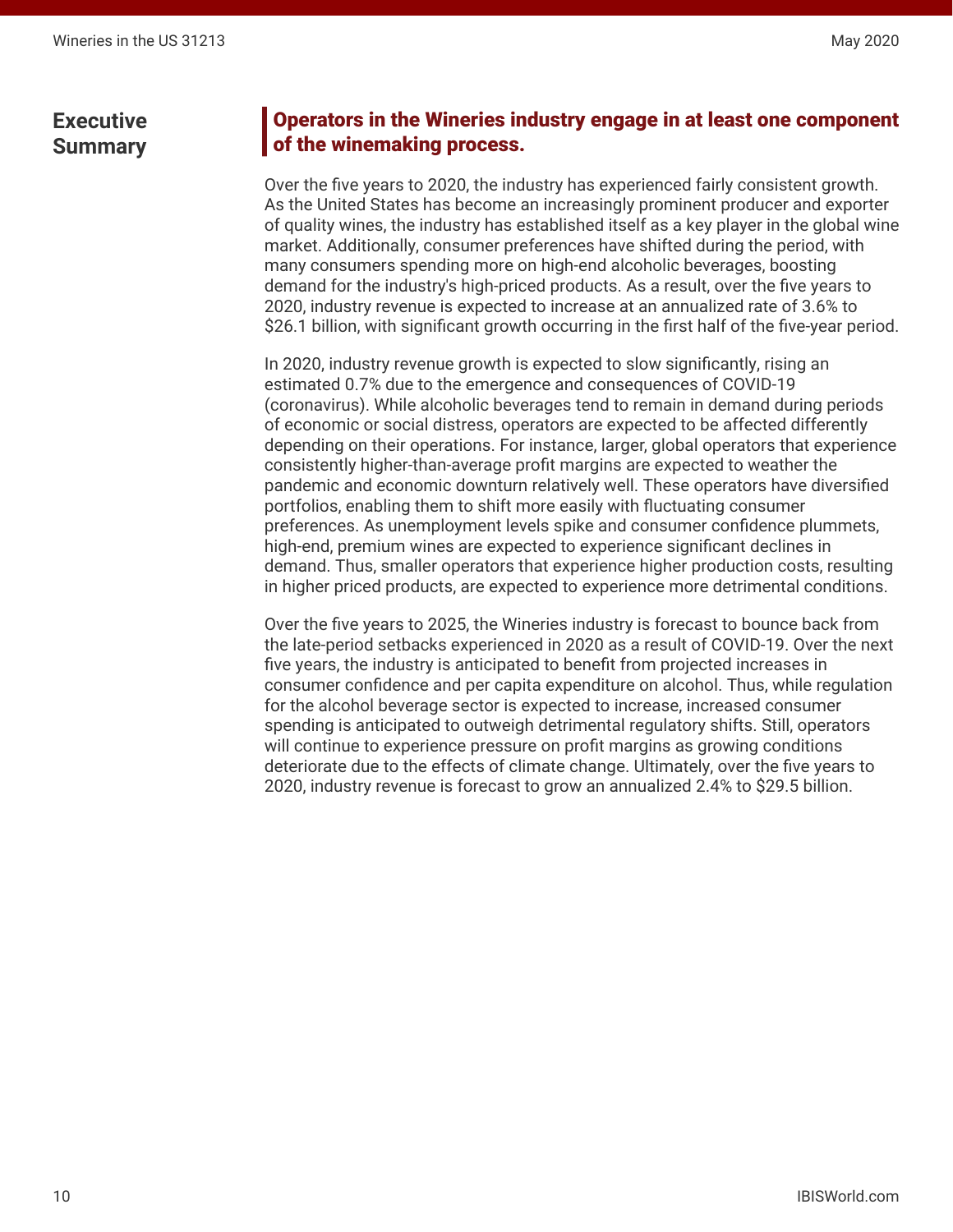# <span id="page-10-0"></span>Industry Performance



# **Key External Drivers**

### **Per capita expenditure on alcohol**

Consumers' perceptions of alcohol and level of alcohol consumption have a significant effect on industry demand. While overall alcohol consumption has gradually increased in recent years, growth in per capita consumption of wine has slowed as consumers increasingly shift toward purchases of craft beer and liquor. Per capita expenditure on alcohol is expected to increase in 2020.

### **Consumer spending**

Consumer spending measures the total amount of money spent on goods and services. When spending increases, individuals are more likely to spend on discretionary purchases such as wine, because they feel more confident that their current level of discretionary income supports these purchases. Consumer spending is expected to decrease in 2020, posing a potential threat to the industry.

#### **Excise tax on wine**

The excise tax on wine represents federal and median state taxes levied on wine, which are charged per gallon produced. Taxes are levied on producers, which then pass along the tax burden to consumers in the form of higher prices. Increases in the excise tax on wine raise the retail price of a bottle of wine, driving a greater number of customers to seek out more affordable alcoholic beverages. The excise tax on wine is expected to decline in 2020, representing a potential opportunity for the industry.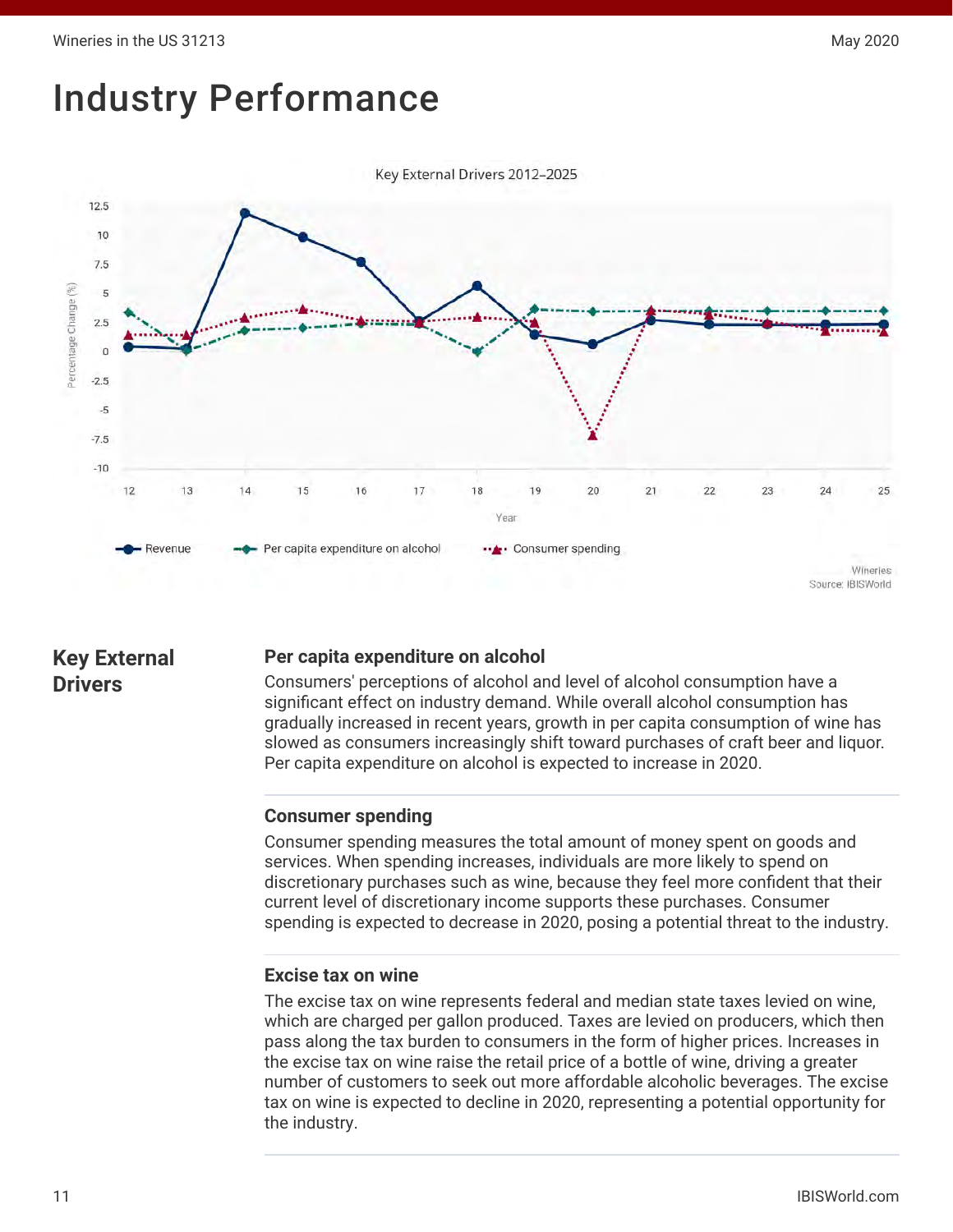#### <span id="page-11-0"></span>**Trade-weighted index**

The trade-weighted index (TWI) measures the value of the US dollar compared with the currencies of major trading partners. As the value of the US dollar increases, US wine becomes relatively more expensive in comparison with wines produced abroad, causing exports to decline and imports to increase. The trade-weighted index is expected to increase in 2020.

#### **Regulation for the Alcoholic Beverages sector**

Alcoholic beverage producers are highly regulated in the United States because the sector remains subject to many Prohibition-era regulations. These regulations make it difficult for alcoholic beverage producers to sell their products directly to downstream markets without going through a wholesale distributor. Thus, regulation can deter prospective operators from entering the industry or force existing operators to leave the industry due to excessive money and manpower spent attempting to circumvent regulations. In 2020, regulation for the alcoholic beverages sector is expected to increase.



Industry Performance 2012-2025

# **Current Performance**

# Operators in the Wineries industry are engaged in at least one component of the winemaking process.

The industry is large and has experienced fairly consistent growth over the five years to 2020. As the United States has become an increasingly prominent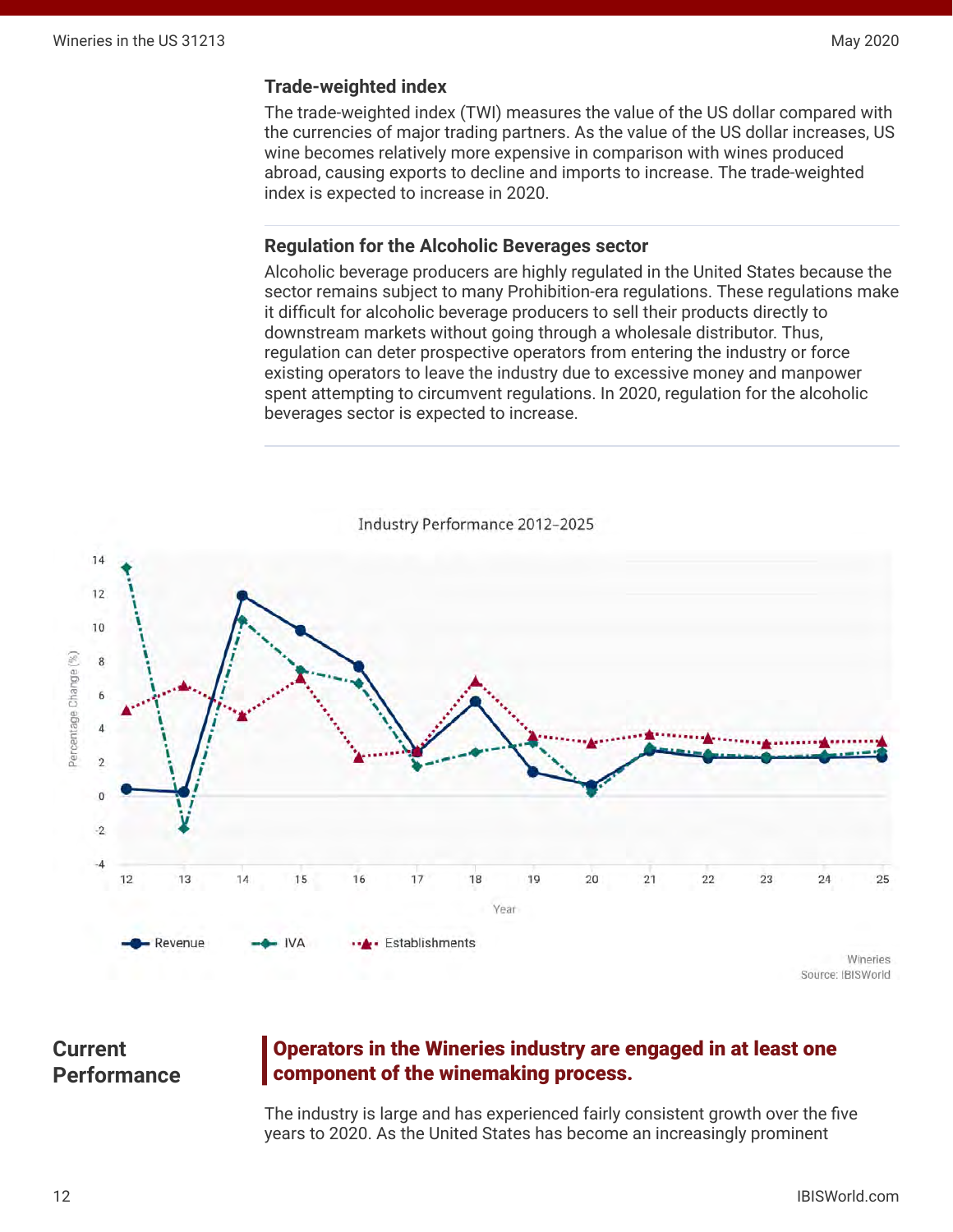producer and exporter of quality wines, the industry has established itself as a key player in the global wine market. Additionally, consumer preferences have shifted during the period, with many consumers spending more on high-end alcoholic beverages, boosting demand for the industry's high-priced products. As a result, over the five years to 2020, industry revenue is expected to increase at an annualized rate of 3.6% to \$26.1 billion, with significant growth occurring in the first half of the five-year period. The emergence and consequences of COVID-19 (coronavirus) in late 2019 and early 2020 is expected to affect operators differently, depending on the size and scope of their operations.

#### **COVID-19**

# The global outbreak of the coronavirus is expected to disrupt industry operations in 2020; however, operators will experience varying levels of disruption, depending on the size of their operations and the scope of their company.

In an attempt to curb the virus's spread, most local governments have issued orders severely limiting or temporarily closing all nonessential services. While wineries have largely been able to continue production operations, tasting rooms, events and other in-person transactions have ceased. Additionally, many food service, entertainment and accommodation establishments, such as restaurants, bars and venues used for sporting events and concerts, have temporarily closed or limited the degree of their operations. Thus, operators that rely on these markets will likely fare worse than those primarily shipping directly to consumers, grocery stores, wholesalers and liquor stores.

Demand for alcoholic beverages tends to remain strong or even increases during periods of economic turmoil or uncertainty. Due to its effects, many consumers turn to alcoholic beverages for comfort or a release during stressful times. Still, the unemployment rate is expected to spike in 2020, while consumer confidence is expected to plummet. Thus, operators that specialize in low- and mid-tier wine varieties are expected to fare better than those producing primarily high-end, premium wines, as consumers will likely opt for budget-friendly brands. Small, local operators will likely experience the toughest conditions in 2020. These operators tend to rely on the foot traffic generated by their on-site events, tasting rooms and local wine bars and restaurants that stock their products. Until consumers are comfortable and safely able to gather in public settings, these operators will likely experience consistent declines in revenue. Conversely, larger, global operators are expected to weather the storm relatively well, as they tend to have diversified portfolios, with brands ranging from rare premium varieties to low-end, budgetfriendly wine. Moreover, these operators have established brand names and stable distribution contracts with wholesalers, grocery stores and liquor stores. As a result, revenue is expected to continue increasing in 2020, albeit at a much slower rate than during the rest of the five-year period, rising an estimated 0.7%.

#### **Globalizing wine**

The largest US wineries have historically benefited from periods of increasing per capita disposable income.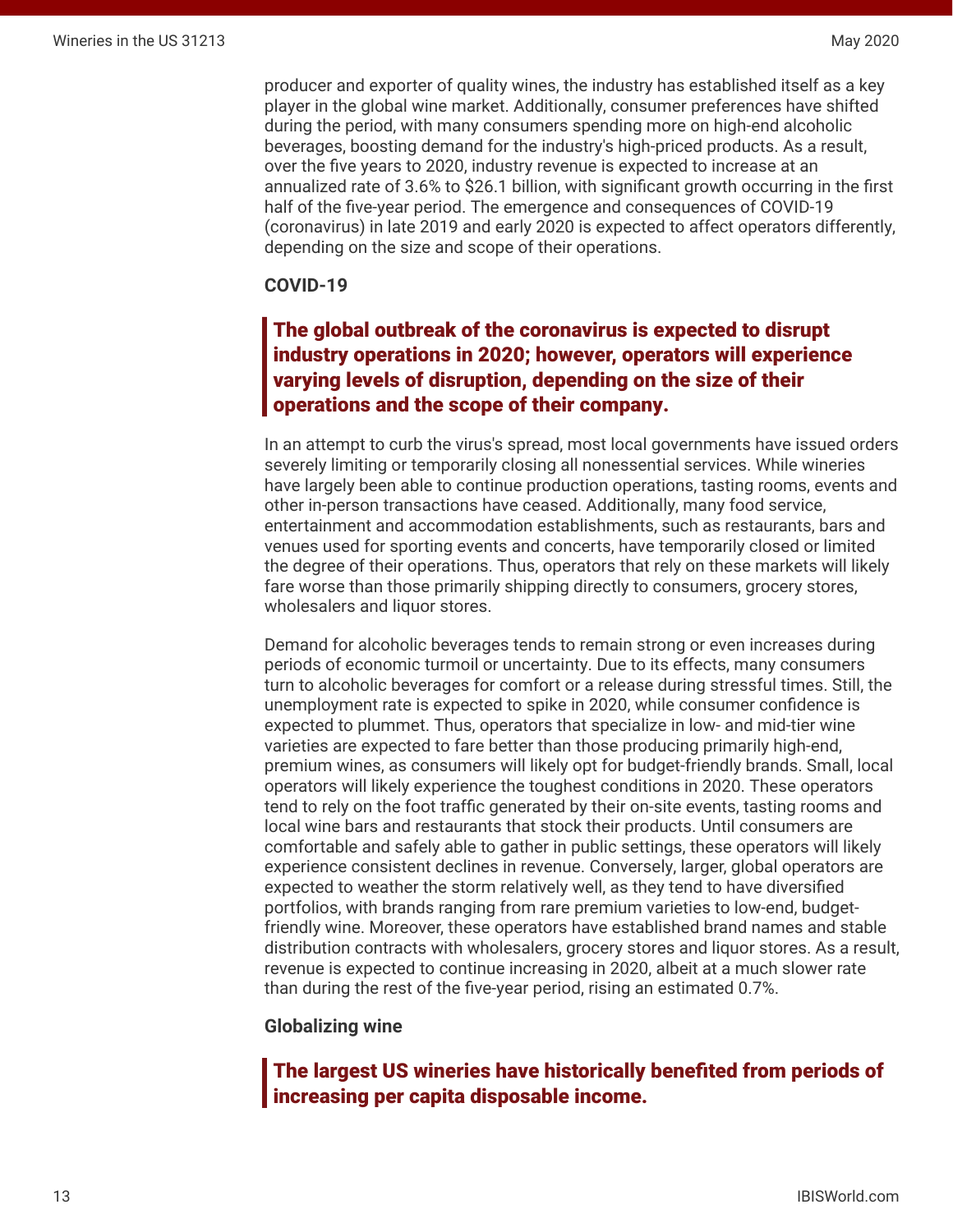However, they also benefit from the "trading down" phenomenon, which occurs during periods of low disposable income, when customers are more likely to opt for lower-priced wines at the expense of higher-quality varieties. Massive wineries, such as E&J Gallo, Constellation Brands and The Wine Group, import bulk wines, such as lower-priced pinot noir from France and Malbec from Argentina, before bottling them in the United States and selling them to the US market. This trend of US wineries outsourcing wine production has consistently increased over the past five years, making domestic wineries more conscious of foreign competitors.

Over the five years to 2020, imports are expected to grow at an annualized rate of 5.5% to \$9.4 billion. Rising industry imports have historically plagued the industry, with imports expected to account for 27.6% of domestic demand in 2020. The United States is a major importer of wine from countries that are suffering economically and seeking opportunities to sell their products elsewhere. Traditional wine-drinking nations, such as France, Italy and Spain, have dealt with prolonged lulls in the consumption of domestic wines, pushing them to look for new markets. Meanwhile, the New World wine industries of Argentina, Chile, Australia and New Zealand incur far lower production costs than the United States and have achieved a global reputation for producing quality grapes. By targeting the US market, these nations are heightening competition in the industry.

Conversely, industry exports are expected to decrease at an annualized rate of 5.6% to \$1.4 billion over the five years to 2020. This trend is largely due to the rise in the value of the US dollar during the period, increased competition from emerging markets and a decline in demand from certain countries. The TWI, which measures the value of the US dollar compared with the currencies of major trading partners, is expected to increase an annualized 1.2% over the five years to 2020. As the value of the US dollar increases, domestic exports become relatively more expensive and thus less appealing for foreign consumers. Additionally, the same countries capturing greater shares of domestic demand, such as Argentina, Chile and Australia, are siphoning demand from domestic operators at the international level. For instance, Germany, which accounted for 5.8% of total export volume in 2015, is expected to account for just 1.9% in 2020. Similarly, both China and Hong Kong, which had become increasingly high demand markets, are expected to decline as a share of exports, accounting for just 1.1% and 4.1%, respectively, in 2020.

#### **Distribution changes and rapid growth**

## The Wineries industry exhibits a low-to-moderate level of market share concentration, with four major wine manufacturers accounting for roughly one-third of total industry revenue.

The industry's largest companies are capable of significant product differentiation through vertical integration, growing grapes in their own vineyards or having grapes grown for them according to industry-set specifications. However, market share concentration has remained low over the past five years, despite the increased presence of major global wine producers. This is largely due to shifting consumer preferences. Similar to the Distilleries industry (see IBISWorld report 31214) and the Breweries industry (see IBISWorld report 31212), consumers have veered toward small, niche brands when seeking out new varieties of wine. Large operators, such as E&J Gallo and Constellation Brands, have attempted to combat this trend by acquiring small operators throughout the country. However, over the five years to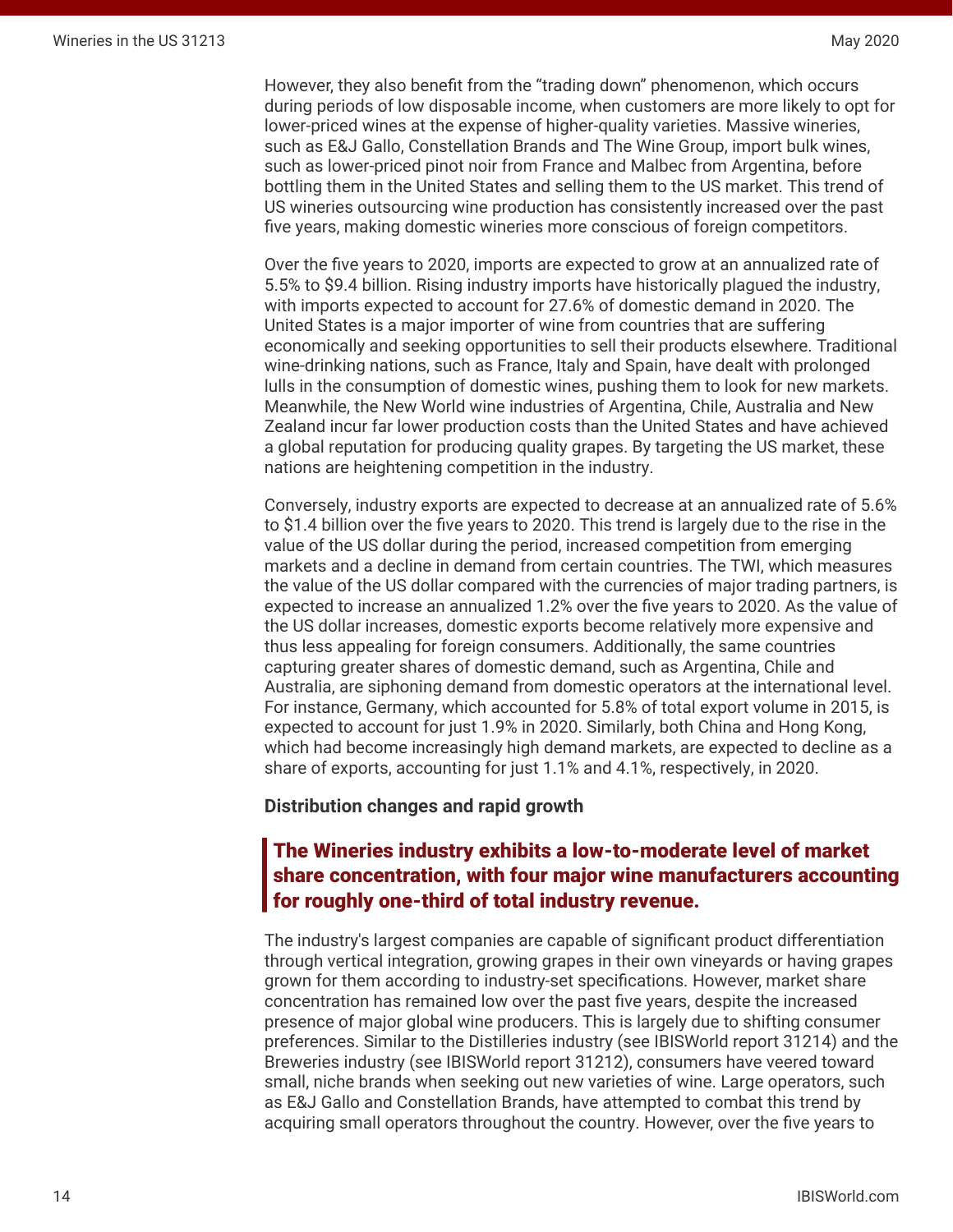2020, the number of industry operators is expected to rise an annualized 3.7% to 6,993 enterprises. This continual influx of new players has resulted in an industry that is highly fragmented, with the average industry operator employing fewer than 10 workers and operating a single location.

Still, over the past five years, prospective and fledgling operators have benefited from increased consumer spending and a decline in the excise tax on wine. The excise tax on wine includes federal and median state taxes levied on wine containing less than 14.0% alcohol by volume; IBISWorld expects the excise tax on wine to fall at an annualized rate of 8.1% over the five years to 2020. When excise taxes become too high and consumer spending is low, new operators are generally unable to weather the storm because opening a winery is highly capital intensive. However, due to the largely positive economic climate and declining excise tax, new operators have flourished, expanding their companies and hiring additional employees. Over the five years to 2020, the number of industry employees is expected to rise an annualized 6.2% to 57,595 workers.

Despite these beneficial aspects, new operators, along with small- to medium-size wineries, have continually experienced uncertain distribution conditions in the wake of consolidation along the supply chain. While larger operators, such as Constellation Brands, have limited their number of distributors, major private wholesalers have merged and directed most of their efforts toward securing the largest winemaking clients. This trend makes it difficult for small, local wineries to negotiate distribution contracts with major distributors. As a result, smaller operators tend to experience higher operating costs than larger, more established operators. Thus, while major players, such as Constellation Brands, consistently report profit margins in the double-digits, the average industry operator's profit, measured as earnings before taxes and interest, is expected to decline to 9.9% in 2020.

#### **Pouring directly to the consumer**

# The Granholm v. Heald US Supreme Court decision regarding state regulation of direct-to-consumer sales by out-of-state wineries and retailers opened the market for many wineries.

Following the decision, more states may permit direct-to-customer wine shipments to private citizens inside and outside the state of manufacture, within certain limits. The most prominent effect of this ruling has been increased internet sales for US wineries, driving up profit for larger operators. With direct sales possible, wineries have placed much greater emphasis on online promotions, wine club events, social media outreach, special offers and upgraded website content.

| <b>Historical Performance Data</b> |                 |            |         |                    |            |                |                 |       |                           |                                         |  |
|------------------------------------|-----------------|------------|---------|--------------------|------------|----------------|-----------------|-------|---------------------------|-----------------------------------------|--|
| Year                               | Revenue         | <b>IVA</b> | Estab.  | <b>Enterprises</b> | Employment | <b>Exports</b> | <b>Imports</b>  | Wages | <b>Domestic</b><br>Demand | Per capita<br>expenditure<br>on alcohol |  |
|                                    | $(\mathsf{Sm})$ | (\$m)      | (Units) | (Units)            | (Units)    | (Sm)           | $(\mathsf{Sm})$ | (\$m) | (\$m)                     |                                         |  |
| 2011                               | 17.675          | 4,620      | 4,716   | 4,617              | 39,594     | 1,579          | 6,502           | 1,969 | 22,598                    | 618                                     |  |
| 2012                               | 17.759          | 5.249      | 4,959   | 4,847              | 39.987     | 1.606          | 6.704           | 2.034 | 22,857                    | 638                                     |  |
| 2013                               | 17.808          | 5,151      | 5,288   | 5,181              | 39.894     | 1,811          | 6.976           | 2.141 | 22.973                    | 639                                     |  |
| 2014                               | 19.932          | 5.690      | 5.543   | 5,438              | 40.144     | 1.753          | 7.102           | 2,281 | 25,280                    | 651                                     |  |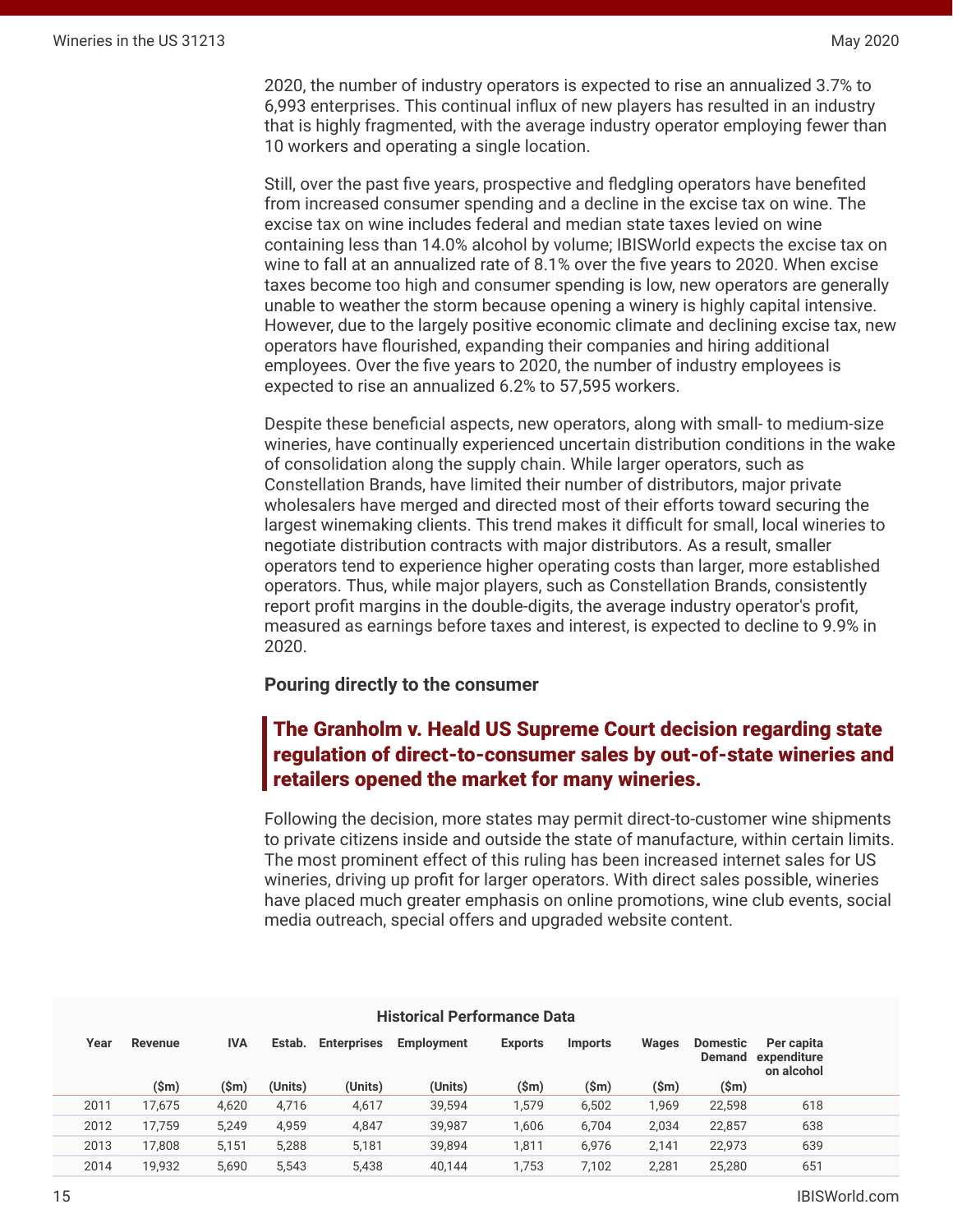## Wineries in the US 31213 May 2020

| Year | Revenue | <b>IVA</b> | Estab.  | <b>Enterprises</b> | Employment | <b>Exports</b> | <b>Imports</b> | Wages | <b>Domestic</b><br>Demand | Per capita<br>expenditure<br>on alcohol |  |
|------|---------|------------|---------|--------------------|------------|----------------|----------------|-------|---------------------------|-----------------------------------------|--|
|      | (\$m)   | (\$m)      | (Units) | (Units)            | (Units)    | (\$m)          | (\$m)          | (\$m) | (\$m)                     |                                         |  |
| 2015 | 21,893  | 6,115      | 5,934   | 5,822              | 42,588     | 1,856          | 7,228          | 2,459 | 27,265                    | 664                                     |  |
| 2016 | 23,584  | 6,527      | 6,076   | 5,957              | 44,830     | 1,852          | 7,512          | 2,612 | 29,244                    | 681                                     |  |
| 2017 | 24,207  | 6,645      | 6,243   | 6,109              | 52,059     | 1,703          | 7,891          | 2,820 | 30,395                    | 697                                     |  |
| 2018 | 25.574  | 6,822      | 6,675   | 6,518              | 54,994     | 1,570          | 8,168          | 3,012 | 32,171                    | 697                                     |  |
| 2019 | 25.947  | 7.042      | 6,918   | 6,765              | 56,418     | 1,427          | 8.444          | 3,083 | 32,964                    | 722                                     |  |
| 2020 | 26,125  | 7,059      | 7,140   | 6,993              | 57,595     | 1,393          | 9,442          | 3,139 | 34,174                    | 747                                     |  |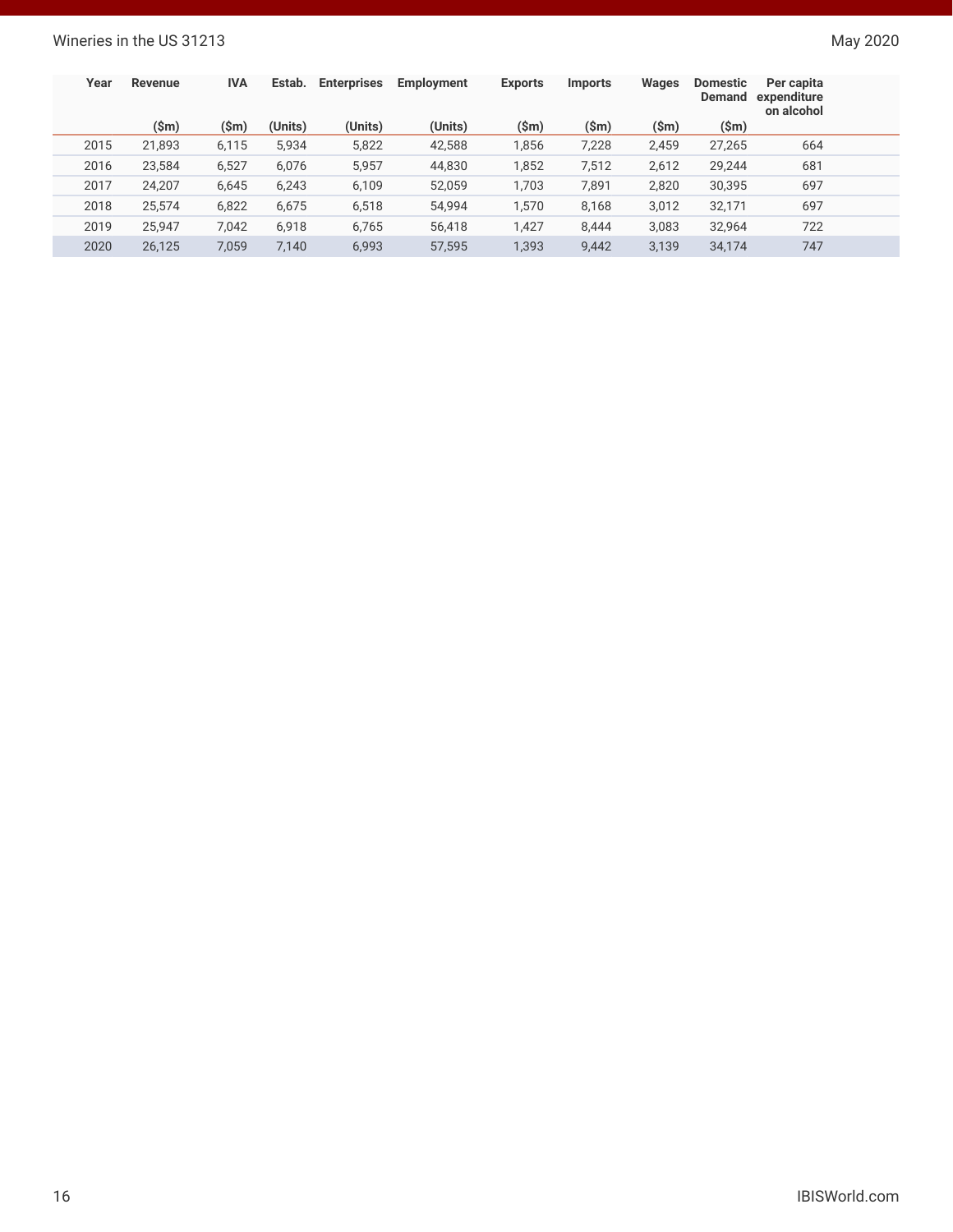# <span id="page-16-0"></span>Industry Outlook

# **Outlook** Over the five years to 2025, the Wineries industry is forecast to bounce back from the late-period setbacks experienced in 2020 as a result of COVID-19 (coronavirus).

Over the next five years, the industry is anticipated to benefit from projected increases in consumer confidence and per capita expenditure on alcohol. Thus, while regulation for the alcohol beverage sector is expected to increase, increased consumer spending is anticipated to outweigh detrimental regulatory shifts. Moreover, exports are forecast to return to growth over the next five years, rising at an annualized rate of 1.7% to \$1.5 billion as the value of the US dollar dips, making domestic exports relatively less expensive for foreign buyers, boosting revenue growth.

Industry Outlook 2020-2025



Source: IBISWorld

However, operators are anticipated to experience continued pressure on profit margins, as detrimental growing conditions are forecast to worsen due to the effects of global warming. Additionally, operators will continue contending with high import penetration over the next five years. Still, imports are expected to grow at a slower pace than during the previous five-year period, rising an annualized 2.7% to \$10.8 billion over the five years to 2020. Ultimately, IBISWorld anticipates industry revenue will increase an annualized 2.4% to \$29.5 billion over the five years to 2020.

### **Industry landscape**

# The Wineries industry follows the three-tier distribution system, mandating that producers in most states sell only to licensed beverage wholesalers, which are responsible for selling the products to retailers.

Although direct shipments of wine comprise a small portion of industry activity, its share of industry revenue is forecast to increase. However, continued legislation against direct-to-consumer sales, often led by major distribution companies, will stand to threaten this new market. Continued campaigning efforts by these major distributors to thwart direct wine retail will threaten the industry's growth and potentially limit its ability to expand direct-to-consumer and online wine retail to additional states.

As wholesalers and retailers continue to consolidate, wineries will seek to grow their market presence and product lines to reinforce their value to national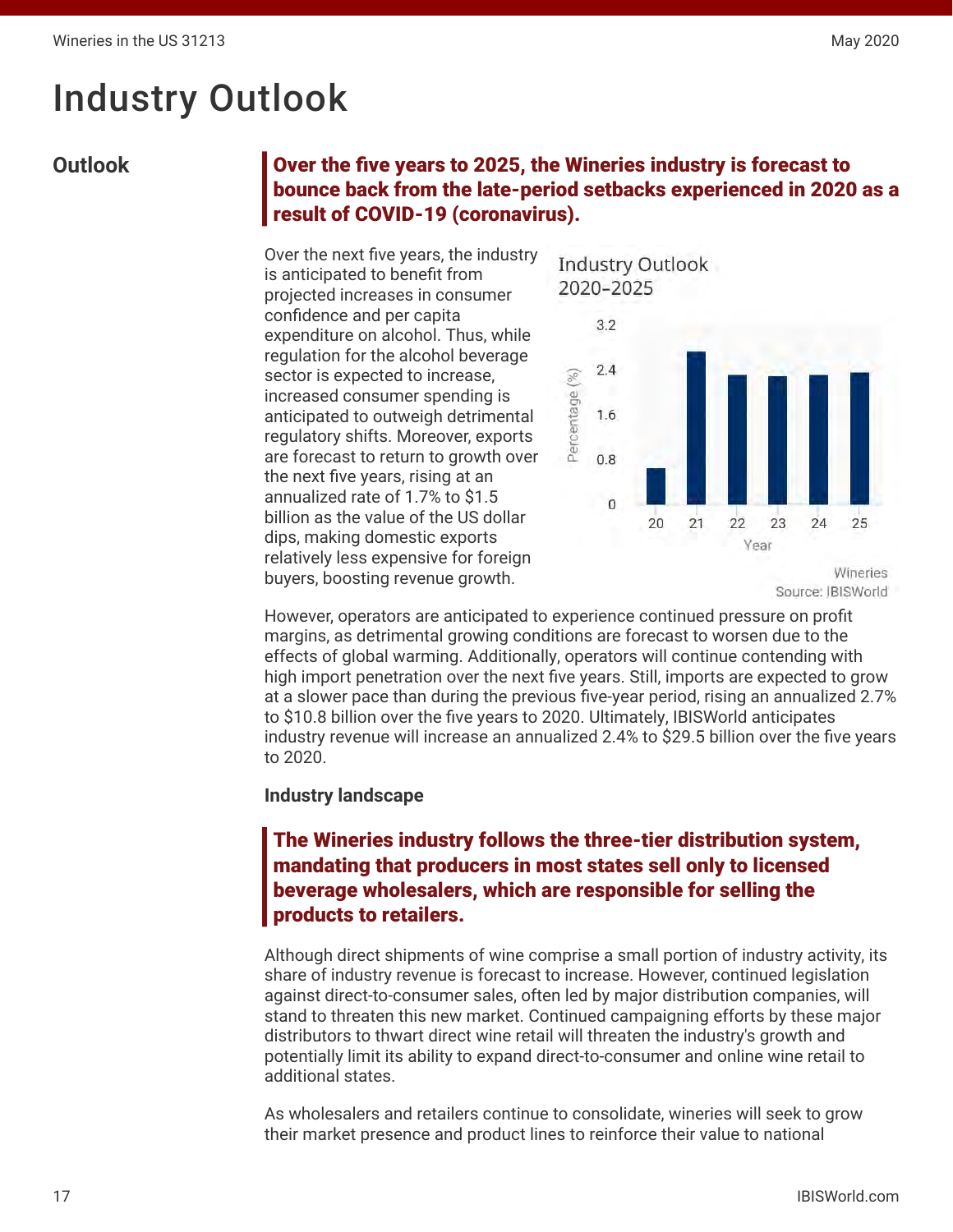distributors' portfolios. Larger wineries that can field sophisticated marketing and sales teams will attempt to leverage them to regain market share. However, smaller operators that are unable to compete with the robust marketing campaigns of larger players may find themselves at a disadvantage as larger wineries and distributors dominate the online retail space. Still, this is not anticipated to deter prospective operators from entering the industry, as demand for small, local wineries remains high. Thus, over the five years to 2020, the number of enterprises is forecast to increase at an annualized rate of 3.5% to 8,286 operators.

#### **Making adjustments**

## Successful wineries generally grow grapes in warm and stable climates.

Climate change is expected to have an increasingly adverse effect on the Wineries industry due to soil erosion, prolonged droughts and the increasing incidence of wildfires in the coming years. The most threatened regions are those with the driest climates, such as California. A significant portion of the domestic industry's grapes is grown in California. The costs associated with averting the effects of climate change are expected to place downward pressure on profit. According to the California Sustainable Winegrowing Alliance, 85.0% of grape growers in California use micro-irrigation systems in their vineyards to drastically improve the efficiency of water use. This has enabled many grape growers to resist the effects of recent drought conditions. Although many types of grapes can survive several consecutive years of drought, total vineyard yields may ultimately begin to decline due to prolonged drought in the coming years. Compounding this pressure, total wage expenses are projected to increase at an annualized rate of 3.0% to \$3.6 billion over the next five years, as operators strive to recruit high-skilled labor for new and existing establishments.

Industry wineries have used the eco-friendly movement as a marketing opportunity to sell a greater volume of boxed wines and reduce the packaging costs associated with glass bottles and cork. Wines that are sold in plastic bags and cardboard boxes are often less costly for wineries to produce and require less palette space on trucks during transit. As a result, wineries can sell a greater volume of wine per truck and use less expensive packaging materials when transporting cardboardboxed wine. Although consumers still regard boxed wine as an inferior product, companies have aggressively marketed these wines by submitting them to tastings and offering them to dining establishments to change public perception. Improved sales of wines made with cost-effective alternative packaging are anticipated to increase over the next five years, as operators seek out ways to buffer profit losses.

New bottling and packaging technologies are also enabling more wineries to produce sample tasting room packages as a low-cost way to extend direct marketing to consumers. Following successful examples from the east coast, California has increased construction of secondary satellite tasting rooms, many of which are located outside Napa and Sonoma Counties in large, urban metro areas, such as San Francisco.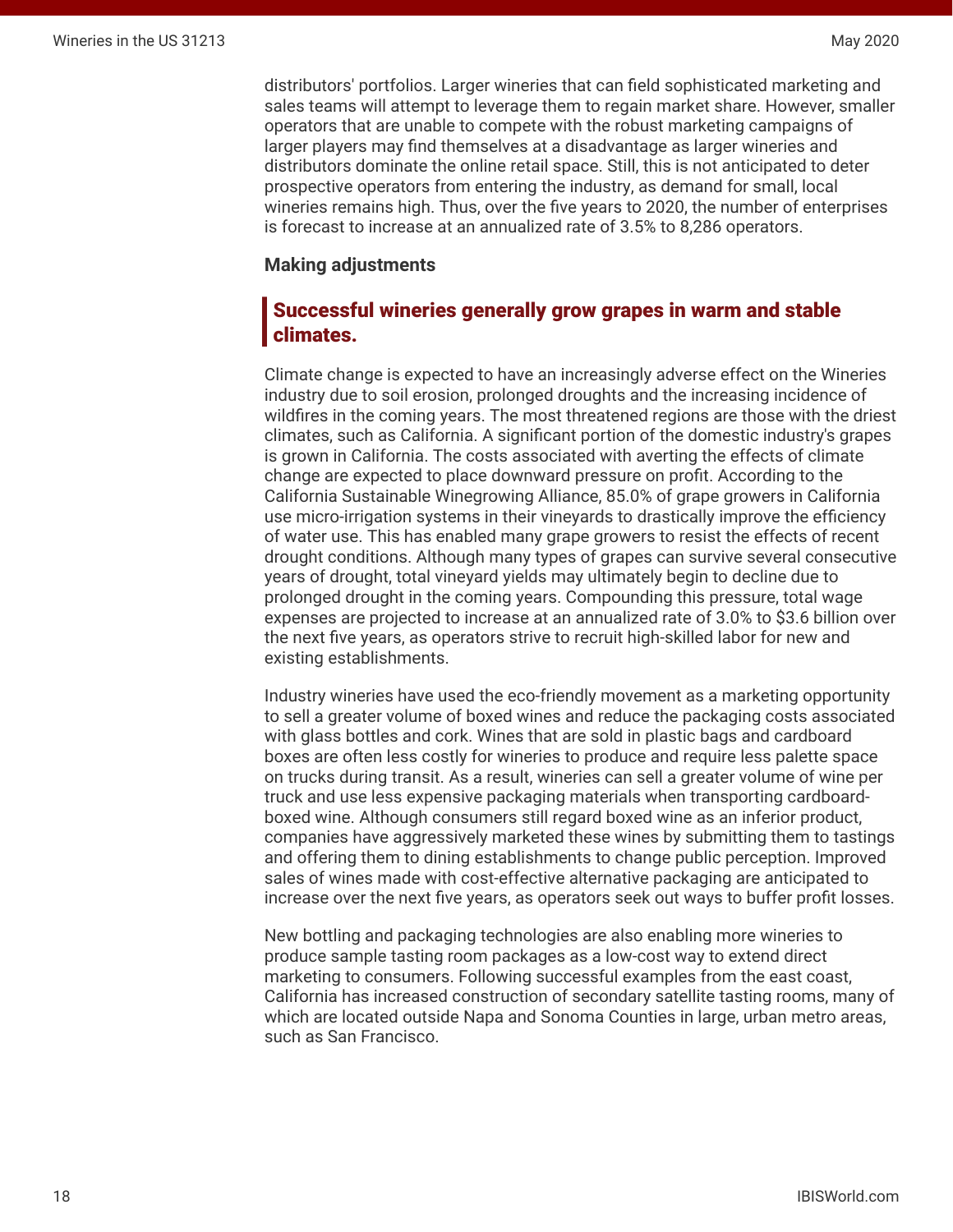high, but consumer confidence plummeting, high-end and rare wines are suffering. However, budget brands with good reputations, which make up the bulk of TWG's portfolio, have thrived. Thus, while the company is expected to experience difficulty reaching some of its market (like all industry operators), TWG is expected to experience industry-relevant revenue growth in 2020.

#### **The Wine Group Inc. (US industry-specific segment) - financial performance\***

| Year | Revenue<br>$(\mathsf{Sm})$ | Growth<br>(% change) | <b>Operating Income</b><br>$(\$m)$ | Growth<br>(% change) |
|------|----------------------------|----------------------|------------------------------------|----------------------|
| 2015 | 1765.3                     | N/C                  | 349.6                              | N/C                  |
| 2016 | 2110.1                     | 19.5                 | 432.4                              | 23.7                 |
| 2017 | 2306.4                     | 9.3                  | 488.9                              | 13.1                 |
| 2018 | 2247.3                     | $-2.6$               | 454.3                              | $-7.1$               |
| 2019 | 2310.9                     | 2.8                  | 462.8                              | 1.9                  |
| 2020 | 2350.0                     | 1.7                  | 464.2                              | 0.3                  |

Source: IBISWorld

Note: \*Estimates

#### CONSTELLATION BRANDS INC.

#### **Market Share: 6.1%**

Founded by Marvin Sands in 1945 and Vlarket Share (%) headquartered in Victor, NY, Constellation Brands Inc. (Constellation) is a leader in several alcoholic beverage manufacturing and distributing industries. The company has more than 100 brands in its portfolio, sales in nearly 100 countries and operations across more than 40 wine facilities. It employs more than 9,500 individuals across the United States, Canada, Mexico, Italy and New Zealand. In fiscal 2020 (year-end February, latest available data), Constellation generated \$8.3 billion in total company sales.

Constellation Brands Inc.



Constellation operates two business segments: beer, and wine and spirits. The company's industry-relevant activities are reported under the wine and spirits segment. During the past decade, the company's portfolio has undergone substantial change as it has steadily acquired higher-price, higher-margin wine brands, while simultaneously divesting lower-price, lower-margin alcoholic beverage offerings. The company also has a small portfolio of niche spirit brands and serves as the exclusive US marketer and distributor of Modelo's portfolio of beer brands, including Modelo and Corona.

Over the past five years, Constellation's wine business has undergone a profound transformation as the company has expanded its operations significantly through several industry-relevant acquisitions. In 2015, the company acquired Meiomi, a Californian producer that helped strengthen Constellation's position in the US pinot noir category. Several significant acquisitions followed in 2016, including Prisoner, Charles Smith and High West. Moreover, in 2017, the company acquired California winemaker Schrader Cellars. This acquisition falls in line with the move toward higher-margin products, as it provided Constellation with a collection of limitedproduction fine wines.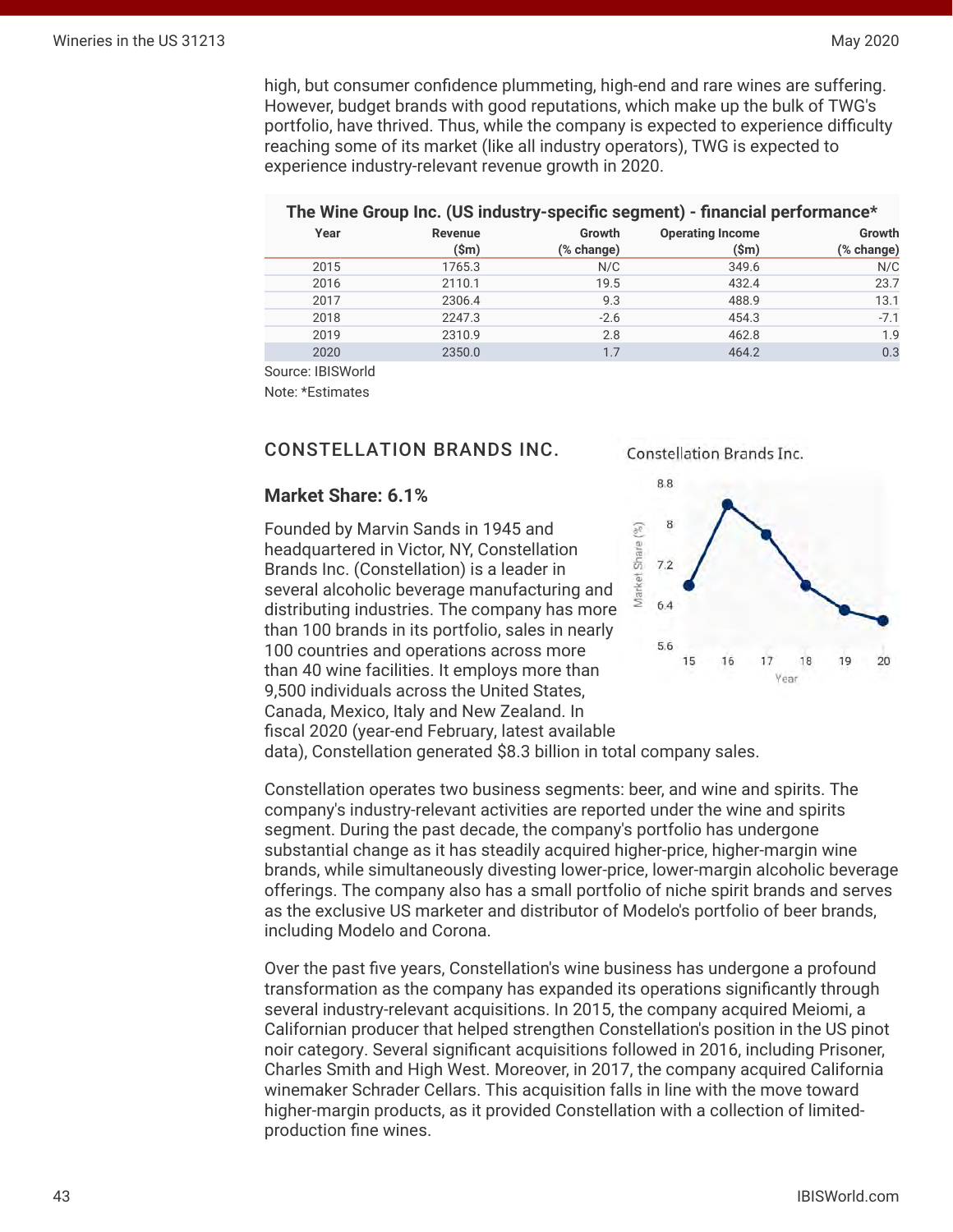<span id="page-19-0"></span>These acquisitions caused the company's net debt to rise considerably, and the decentralized business model created disruptions. Constellation has since started closing wineries and bottling plants to reduce costs and cut down on overlapping types of wine. For example, the company sold its Almaden and Inglenook brands to The Wine Group in an effort to reduce the focus on its wholesale wines and provide greater support for its higher-margin branded wines. In 2016, it divested its Canadian wine business. Most notably, in early 2019, the company announced plans to sell about 30 of its wine and spirits brands, including Black Box and Wild Horse, along with several facilities located in the United States to competitor E&J Gallo Winery. While these represent some of the company's lower-priced, lowmargin brands, the initial effect is expected to be significant. The deal is expected to close by June 2020.

#### **Financial performance**

Over the five years to fiscal 2021 (year-end February), Constellation's US industryrelevant revenue is expected to increase at an annualized rate of 3.1% to \$1.6 billion. However, this growth is almost entirely due to the acquisitions made by Constellation early in the period. Since fiscal 2017, the company has experienced industry-relevant revenue declines consistently, as it has divested many of its budget brands produced in the United States. Still, this is part of the company's larger plan, including a new distribution model, which is expected to drive new distribution agreements and will likely contribute to steady, long-term growth moving forward. Industry profit varies significantly based on the type of wine produced and the size of the company. Because Constellation is a global operator with secure purchasing contracts, company-owned vineyards and a fine-wine specialization, the company consistently posts higher-than-average profit figures.

Still, with the emergence and consequences of COVID-19 (coronavirus) in late 2019 and early 2020, Constellation's industry-relevant business is poised to perform less favorably than many of its competitors. The company's actions prior to the pandemic's outbreak, such as divesting many of its US brands and budget wines, are the main contributing factors. Demand for industry products has remained high during the pandemic. However, as more the unemployment rate skyrockets and consumers become more uncertain about their financial status, budget wine brands are expected to experience the greatest uptick in demand, while demand for premium, high-end brands will likely falter.

|            | -                       |            |                 |         |
|------------|-------------------------|------------|-----------------|---------|
| Growth     | <b>Operating Income</b> | Growth     | <b>Revenue</b>  | Year**  |
| (% change) | $(\mathsf{Sm})$         | (% change) | $(\mathsf{Sm})$ |         |
| N/C        | 339.8                   | N/C        | 1367.7          | 2015-16 |
| 38.8       | 471.6                   | 33.2       | 1821.8          | 2016-17 |
| 2.1        | 481.3                   | $-2.9$     | 1769.7          | 2017-18 |
| $-7.2$     | 446.8                   | $-4.6$     | 1688.3          | 2018-19 |
| $-7.0$     | 415.7                   | $-5.3$     | 1598.6          | 2019-20 |
| $-1.5$     | 409.6                   | $-0.1$     | 1596.9          | 2020-21 |

### **Constellation Brands Inc. (US industry-specific segment) - financial performance**

Source: Annual report and IBISWorld

Note: \*Estimates; \*\*Year-end February